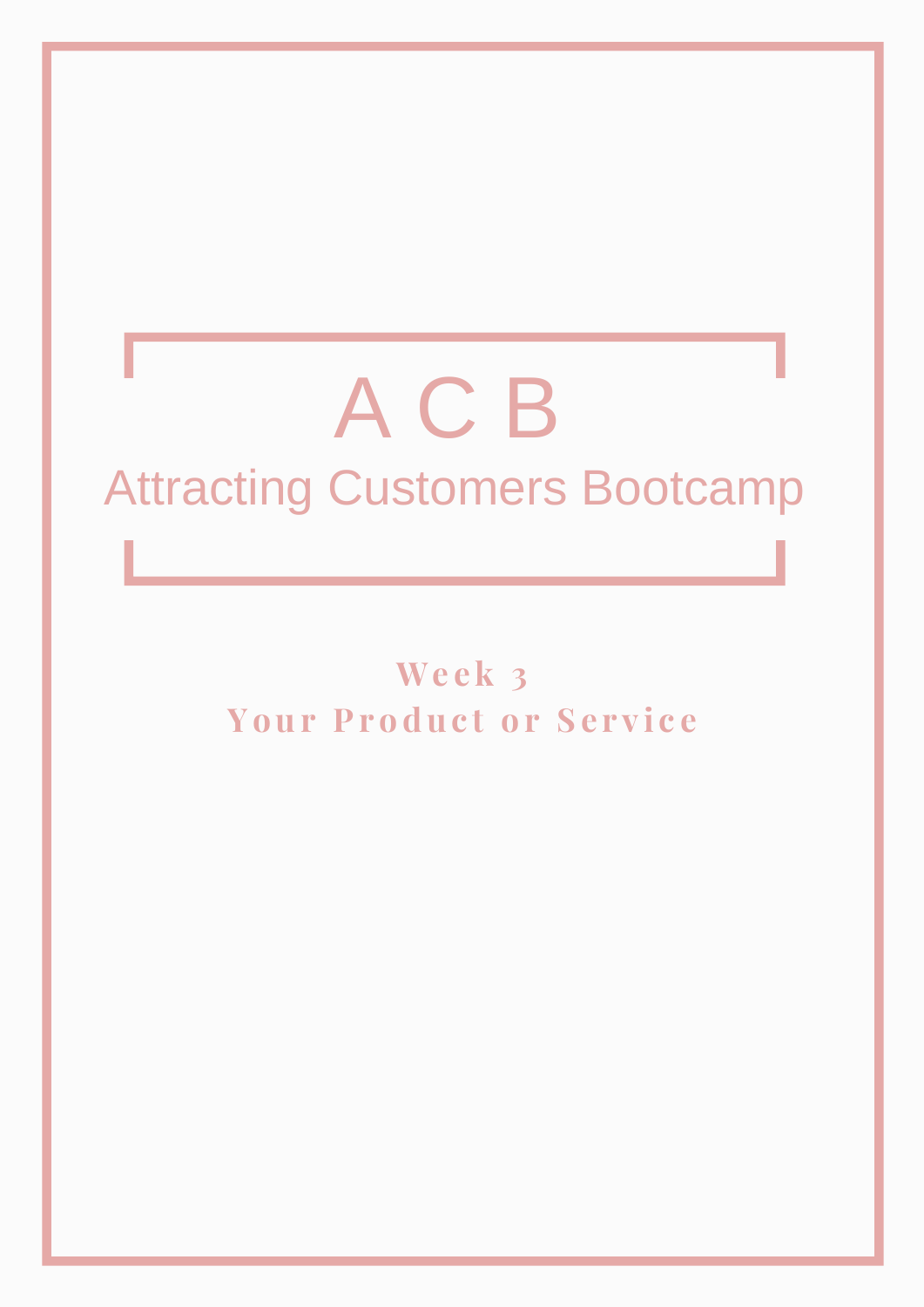# **We e k 3 Your Pr o duc t o r S e r v i c e**

Before we get started let's look at the outcomes from the ACB course:

- Understand what marketing is
- Understand how marketing can benefit you
- Understand your client completely
- Learn how to identify the best products or services to increase sales
- Identify the best way to promote your products
- Discover how you can give your customers the best experience
- Work out how you can stand our from your competitors
- Create a realistic and relevant marketing strategy

This week we will focus on possible the most important learning outcome: Learn how to identify the best products or services to increase sales

We will look at 4 topics to help you identify the best products or services to increase sales:

- Standing out with features and benefits
- Standing out with branding
- Product lifecycles
- Product Mix

As each topic involves a lot of aspects, this week we will look at each topic in 3 separate videos. This workbook is split into three sections covering each topic.

# **Introduction**

We are in business to fulfil a need, and the solution we provide is our product or service.

There are three types of product or services:

1. *Convenience Goods*- things that are readily available and customers choose to purchase these things easily.

2. *Shopping Goods*- products or services customers spend more time deciding on. The customer will research these items before choosing them. 3. *Speciality Goods*- products or services that cater to one narrow aspect of the market.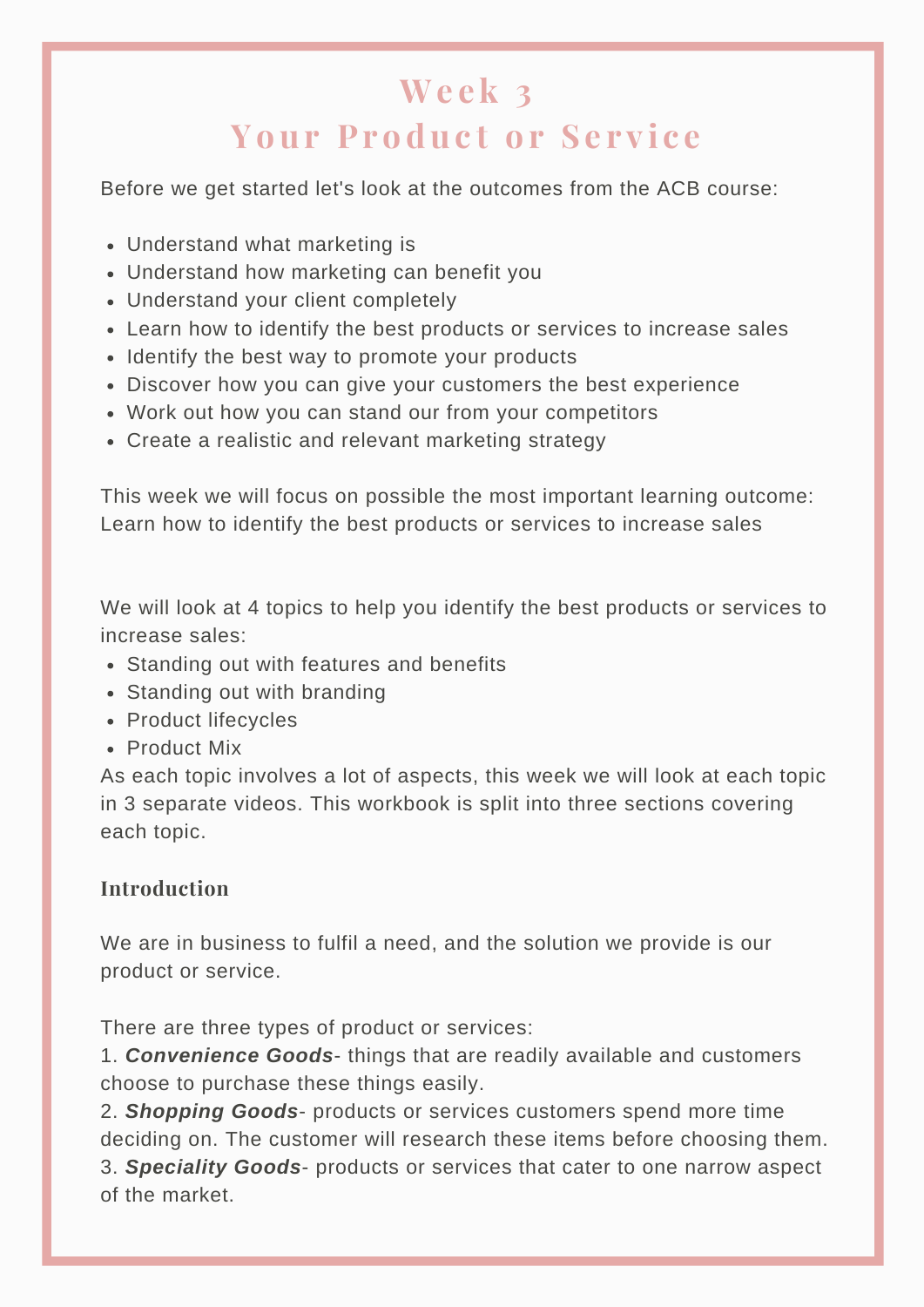**What category do your products fall into?**

We have identified the product or service that we want to sell. The next task is to work out whether the product or service meets your ideal customers needs. If it does not fulfil a need, you need to find another product or service, or ideal customer.

**What need does your ideal customer have that your product or service fulfils?**

**Do other companies have products or services which also fulfil that need**?

If you have answered yes another company has a product or service which fulfils the need, that is fine. We will now consider how we can differentiate your product or service to increase sales.

If you are lucky enough to have answered no, then you are in a niche position and although it may be easier to sell your product or service you may have to educate your customer as to why they need your product or service. The next section will assist with this.

# **Features and Benefits**

To increase sales we need to tell customers why our product or service is the best. We can do this by explaining the benefits which our products and brand brings to them.

As business owners we know our products or services inside out. And sometimes we can tell our customers the wrong information.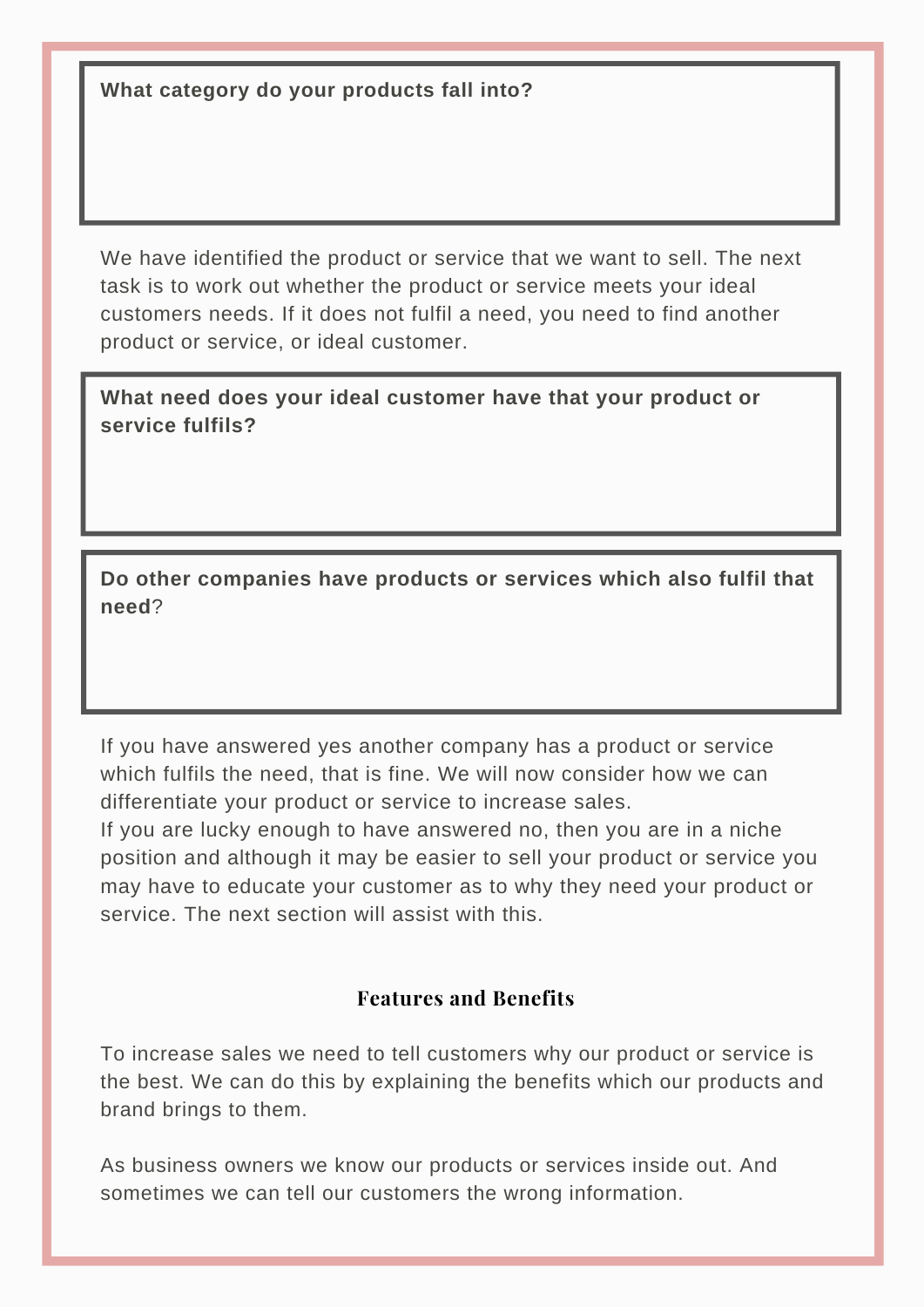*Customers are interested in what you can do for them.*

We must tell our customer why they have to have **our** products or services and why they cannot live without them. In other words, the benefit our product or service brings to them.

#### **Features**

Features are factual statements about a product or service. They are distinctive aspects of the product or service. Features can include:

- 10 week course
- Short Wedding Dress
- Self-setting clock
- 50-number speed dial
- One-click financial reports
- Custom programs
- Open 24 hours
- Batteries included
- A detailed guide to weddings that contains 169 pages of unique content
- Open from 07:00 to 20:00
- High protein Greek Yoghurt

**Choose your top selling product and list all of its features below.**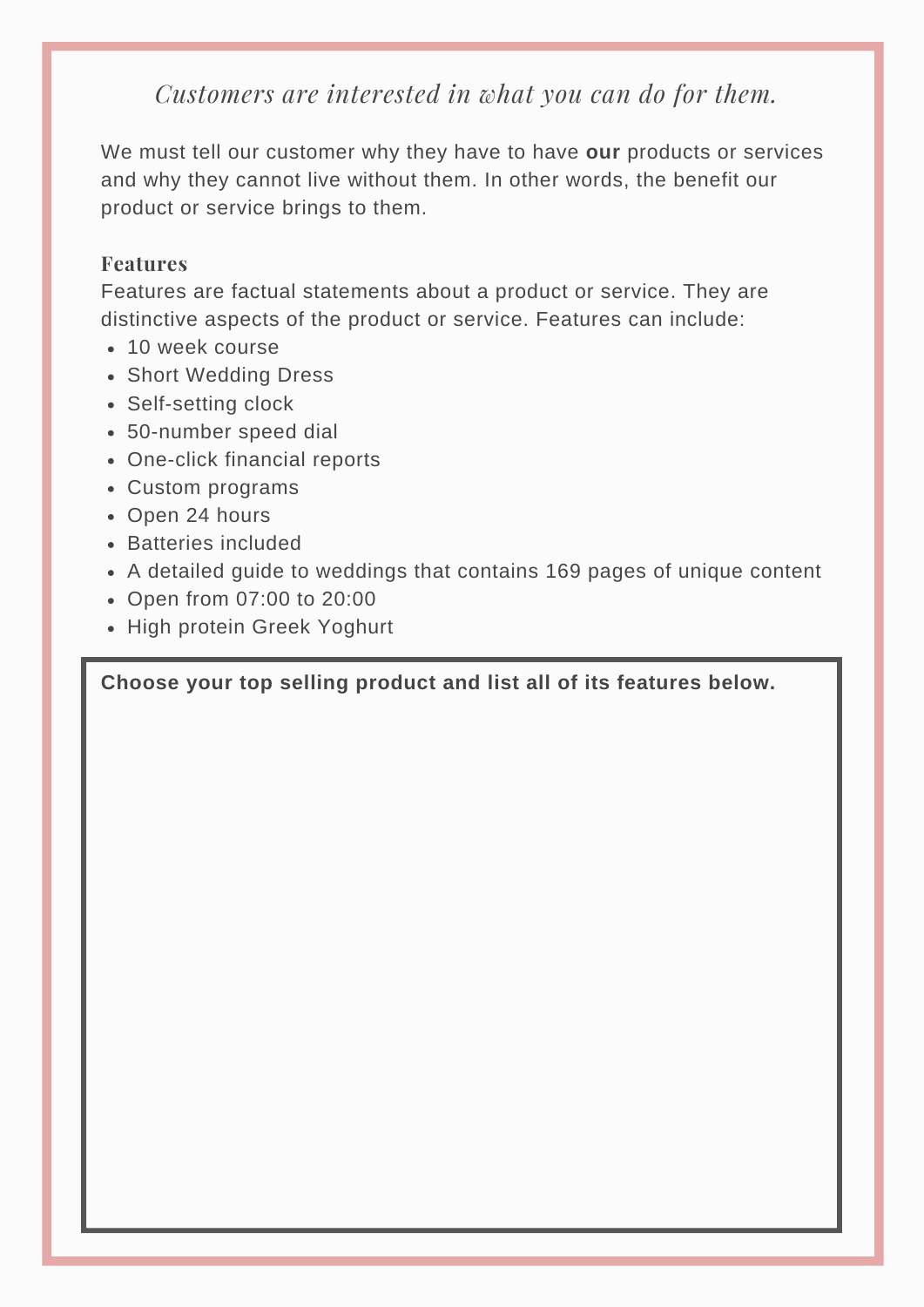## **Benefits**

Now although some customers may be interested in the features of a product, most customers are interested in the benefit, i.e. what it does for them.

A benefit is what your product or service can do for your customer. It's the life changing impact it will make to them. Let's take a look at the list of features from before and work out the benefits to the customer.

#### **Features**

- 10 week course
- Short Wedding Dress
- Self-setting clock
- 50-number speed dial
- One-click financial reports
- Custom programs
- Open 24 hours
- Batteries included
- A detailed guide to weddings that Comprehensive guide to contains 169 pages of unique content
- Open from 07:00 to 20:00
- High protein Greek Yoghurt

# **Benefits**

- Bitesize learning to fit your schedule
- Shows off your amazing shoes
- Convenience
- Fewer keystrokes
- Immediate information and prepared statements for your accountants
- Designed just for you
- Buy when you want to
- Ready to use product
- weddings that you won't get anywhere else
- Open early in the morning to late at night
- Tasty and nutritious

**Using your list of features, turn every feature into a benefit for your Ideal Customer**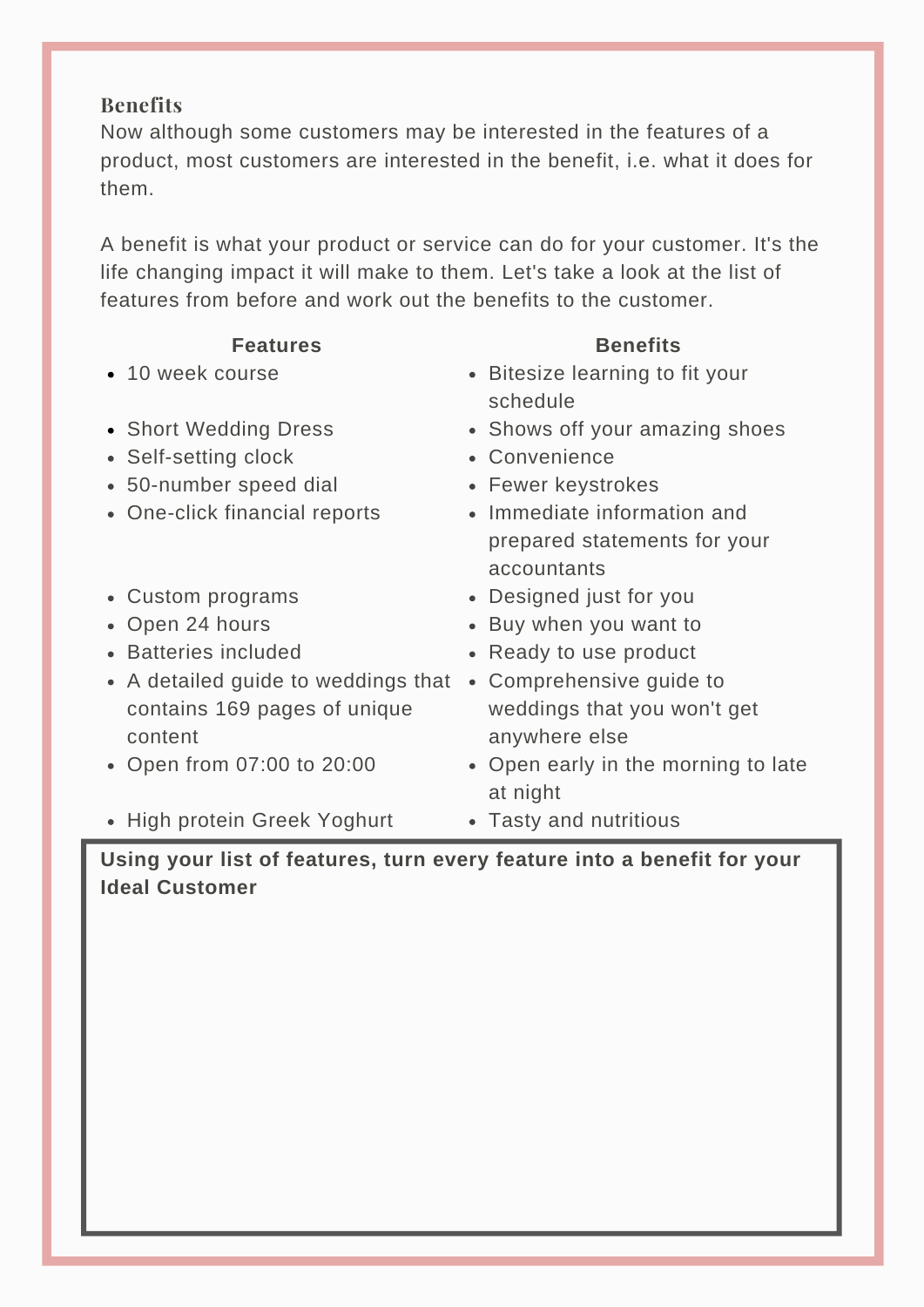You can go one step further and explore what benefit the benefit will give them, for example a tasty and nutritious yoghurt will also make them feel good about being healthy.

In all of your communications, one way you can differ your product or service, attract customers and increase sales is by communicating the benefits it will bring. This will create demand and interest in your products or services. After all what sounds more appealing: A 10 week cookery course. Or: Learn how to cook amazing meals, week by week, over 10 weeks?

It's amazing isn't it? Just by looking at the benefits of a product you can attract customers because they recognise you are solving their need.

# **Branding**

By showing the benefits your product can bring to your customer, you are standing out from your competitors and increasing sales. Another way to stand out is through your branding.

There are two forms of branding, manufacturer brands and own brand. Manufacturer brands are when you purchase a product or service from a company who has their own brand to sell on. For example Gillette razors and Kellogs Cereal. Selling well known manufacturer brands can help grow your customer base and revenue as customers already know and trust these brands.

In this section we will look at why you need to develop your own brand.

#### **What is a brand?**

A brand is how your customers perceive you. The CEO of Amazon Jeff Bezos, defines a brand as ' "Your brand is what other people say about you when you're not in the room."

# **What do you think of when you think of Nike?**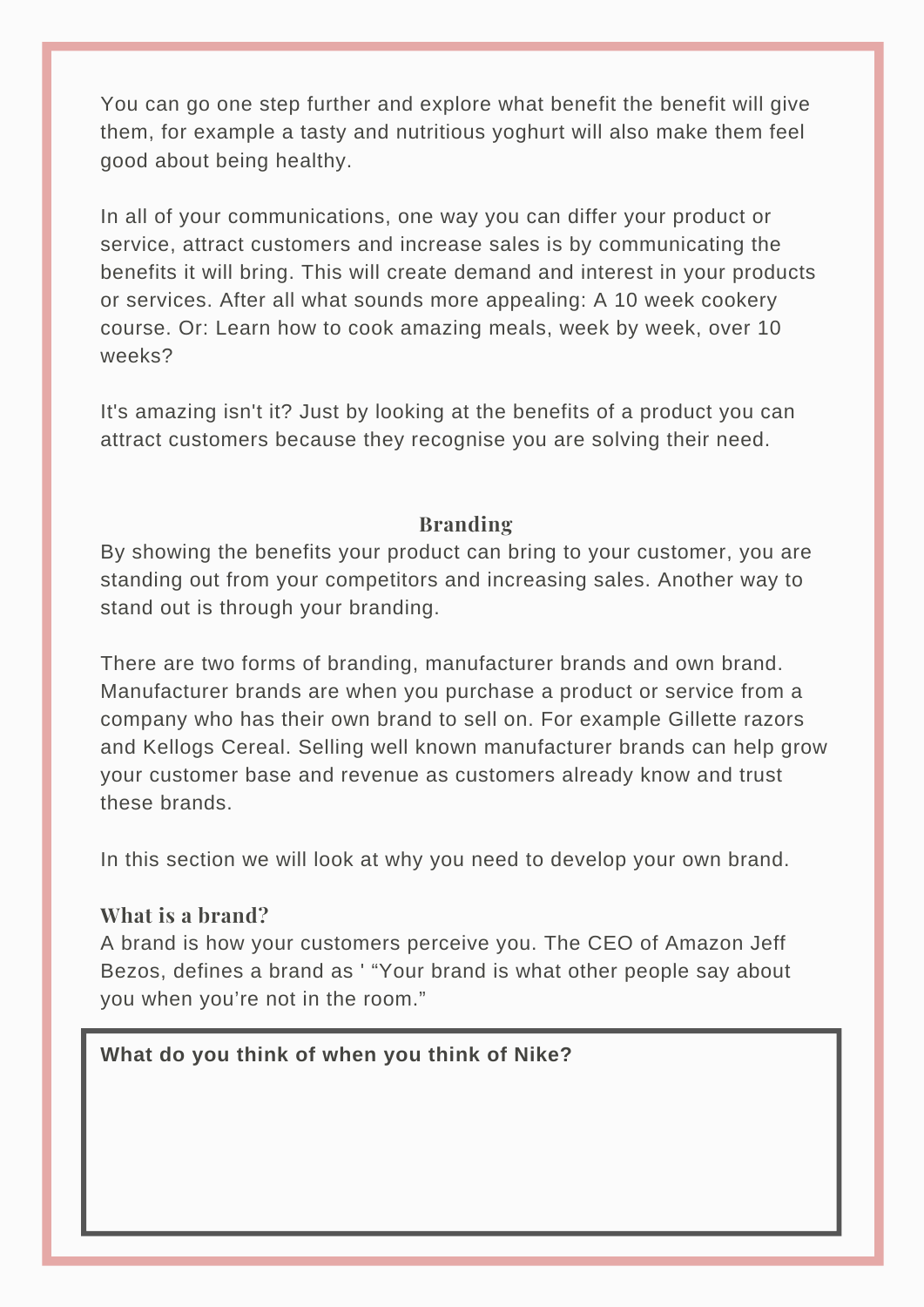Wherever you are in the world it is likely you said something like

- high performance,
- high notch athletes,
- achievers,
- sports
- fitness
- victory

This shows exactly how powerful a brand can be.

A brand is so much more than a logo. A brand has a mission, a personality, values and a voice.It represents everything your customers love about your business. A brand is a way of giving your business a heartbeat and personality, this in turn makes you and your products or services unique.

# **Why should I develop a brand**

Having your own brand can differentiate you from competitors, it can also:

- Increase company value- by having a strong brand and brand presence your company value will increase
- Increase your sales, customers prefer to buy from brands which they know, trust and like
- Stops competitors- if you have a strong enough brand you can stop competitors entering the market, did you ever hear of Virgin Coke? No? That is because Coca Cola stepped in when Virgin became popular and incentivised their loyal customers.
- Increase word-of-mouth referrals as customers can develop emotions for and feel loyal towards a brand

# **How do I create a brand?**

In this activity, I will take you through step by step how to develop a brand.

# *Quality* 1.

Make sure your product or service meets the basic functional requirements. By offering a quality product or service under a recognisable brand you will make it harder for your competitors.

**List below the results you guarantee your product or service will bring**

**\_\_\_\_\_\_\_\_\_\_\_\_\_\_\_\_\_\_\_\_\_\_\_\_\_\_\_\_\_\_\_\_\_\_\_\_\_\_\_\_\_\_\_\_\_\_**

**\_\_\_\_\_\_\_\_\_\_\_\_\_\_\_\_\_\_\_\_\_\_\_\_\_\_\_\_\_\_\_\_\_\_\_\_\_\_\_\_\_\_\_\_\_\_**

**\_\_\_\_\_\_\_\_\_\_\_\_\_\_\_\_\_\_\_\_\_\_\_\_\_\_\_\_\_\_\_\_\_\_\_\_\_\_\_\_\_\_\_\_\_\_**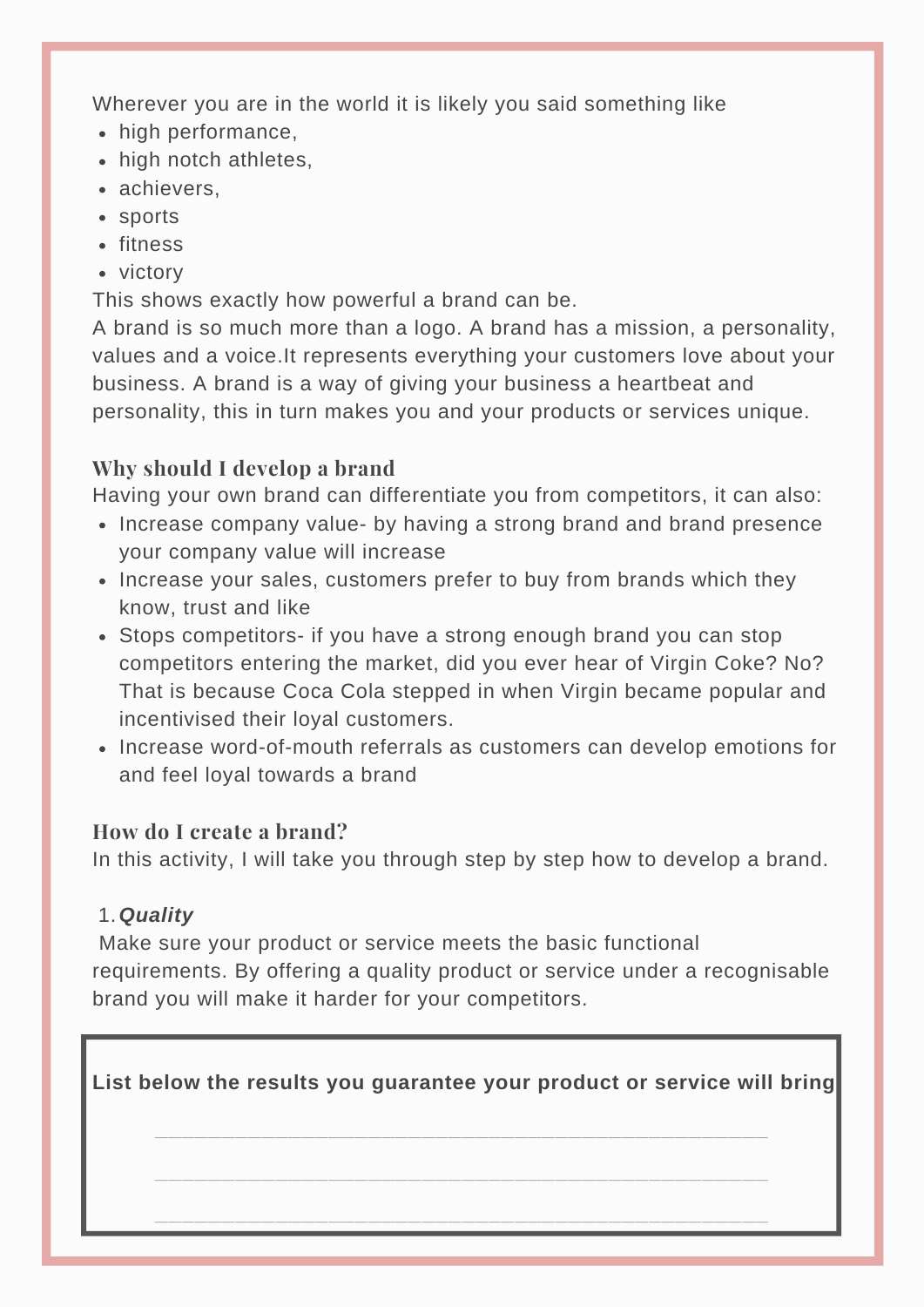# 2. *Competitor Research.*

What do other brands in the same market do well? What do they fail at? Choose between 3 and 5 competitors and find out

- Is the competitor consistent with messaging and visual identity across channels?
- What is the quality of the competitor's products or services? Does the competitor have customer reviews or social mentions you can read about them- what do they say?
- In what ways does the competitor market their business, both online and offline?

# **List your findings below**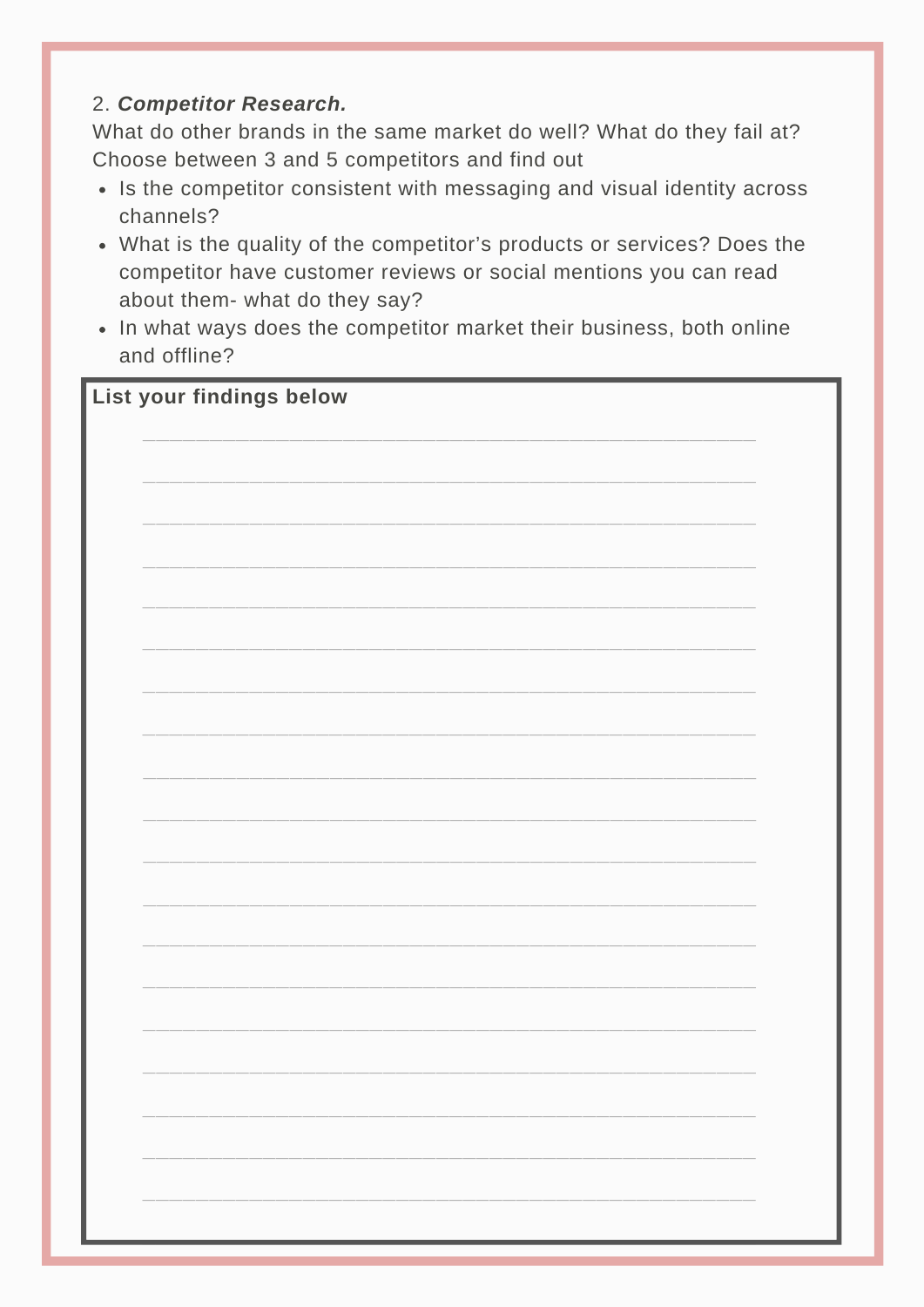# *3. Define your brand mission.*

What is the reason you get up every day? What is your business about? This will tell the audience what you do and will be the foundation that your brand is built on. This should be one or two sentences focused on what your target audience wants.

Nikes mission is "To bring inspiration and innovation to every athlete in the world".

| <b>Write your brand mission below</b> |
|---------------------------------------|
|                                       |
|                                       |
|                                       |
|                                       |
|                                       |
|                                       |

# 4. *List the key qualities & benefits your brand offers.*

Dig deep and think what do you do better than others for your customers? Some examples include:

- More authentic and transparent customer service
- A better way to support productivity
- Reducing costs with a more affordable option
- Saving time on daily tasks
- Explain things in an easy to understand format

**What are the key qualities and benefits which your brand offers?**

**\_\_\_\_\_\_\_\_\_\_\_\_\_\_\_\_\_\_\_\_\_\_\_\_\_\_\_\_\_\_\_\_\_\_\_\_\_\_\_\_\_\_\_\_\_\_**

**\_\_\_\_\_\_\_\_\_\_\_\_\_\_\_\_\_\_\_\_\_\_\_\_\_\_\_\_\_\_\_\_\_\_\_\_\_\_\_\_\_\_\_\_\_\_**

**\_\_\_\_\_\_\_\_\_\_\_\_\_\_\_\_\_\_\_\_\_\_\_\_\_\_\_\_\_\_\_\_\_\_\_\_\_\_\_\_\_\_\_\_\_\_**

**\_\_\_\_\_\_\_\_\_\_\_\_\_\_\_\_\_\_\_\_\_\_\_\_\_\_\_\_\_\_\_\_\_\_\_\_\_\_\_\_\_\_\_\_\_\_**

# 5. *Create a logo and tagline.*

This is where you get to be creative. You may wish to get some assistance here. You need to create a logo that is a visual representation of what you do in your business. It will become what you stand for and how your customer recognises you.

**\_\_\_\_\_\_\_\_\_\_\_\_\_\_\_\_\_\_\_\_\_\_\_\_\_\_\_\_\_\_\_\_\_\_\_\_\_\_\_\_\_\_\_\_\_\_**

**\_\_\_\_\_\_\_\_\_\_\_\_\_\_\_\_\_\_\_\_\_\_\_\_\_\_\_\_\_\_\_\_\_\_\_\_\_\_\_\_\_\_\_\_\_\_**

**\_\_\_\_\_\_\_\_\_\_\_\_\_\_\_\_\_\_\_\_\_\_\_\_\_\_\_\_\_\_\_\_\_\_\_\_\_\_\_\_\_\_\_\_\_\_**

# **Note down any ideas here:**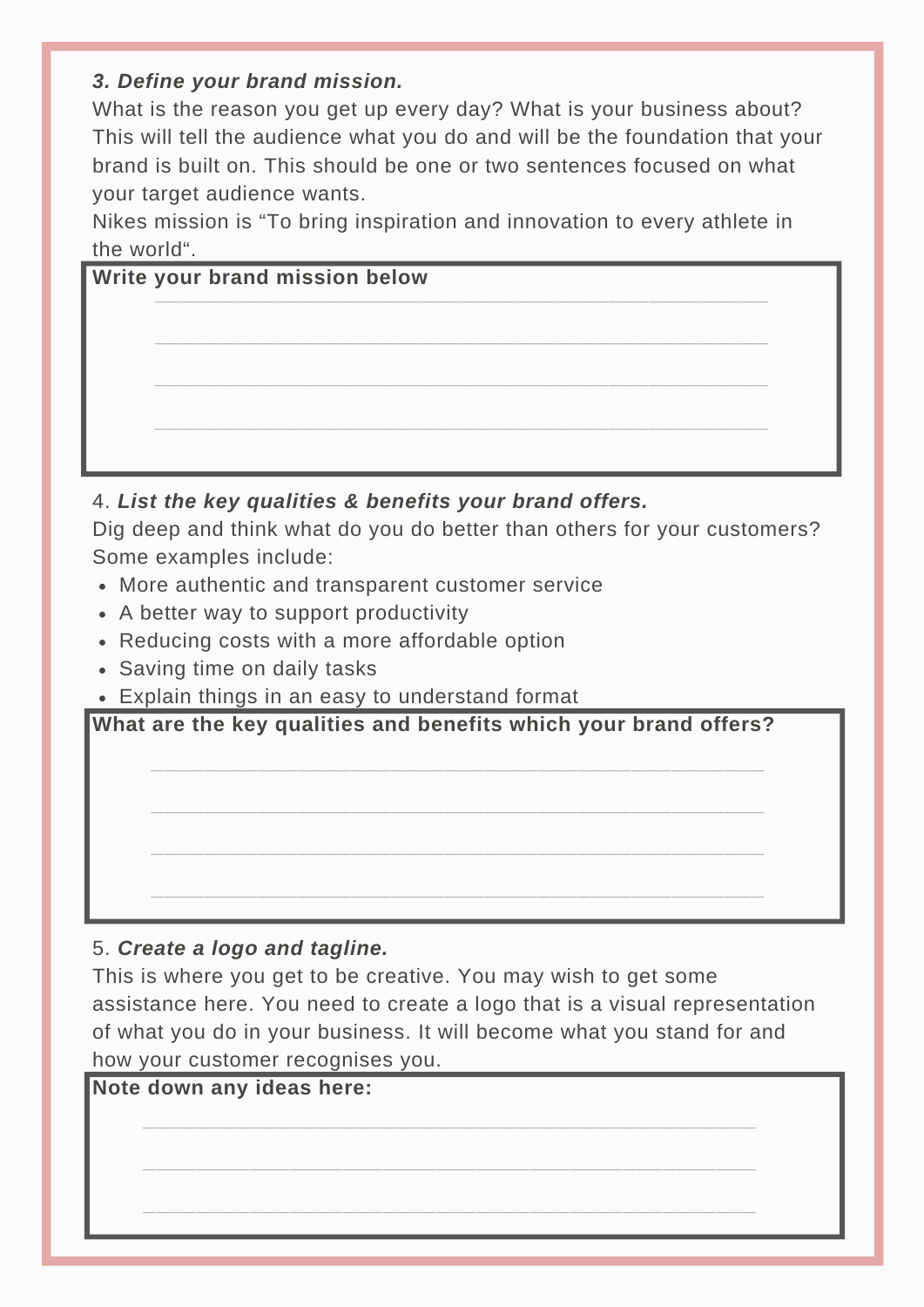## 6. *Create your brand voice.*

Choose a brand voice which resonates with your ideal client. Consider what your ideal customers would like to hear. Your brand voice needs to stay the same in every communication or message. Your brand voice could be:

- Professional
- Authentic
- Friendly
- Technical
- Informative

| <b>Describe your brand voice here:</b> |  |  |
|----------------------------------------|--|--|
|                                        |  |  |

# 7. *Create your brand message*

Tell customers who you are using your brand voice. In one or two sentences tell your customers who you are, what you offer and why they should care. Write it from a human point of view and tell everyone why the brand is important for your customer.

**\_\_\_\_\_\_\_\_\_\_\_\_\_\_\_\_\_\_\_\_\_\_\_\_\_\_\_\_\_\_\_\_\_\_\_\_\_\_\_\_\_\_\_\_\_\_**

**\_\_\_\_\_\_\_\_\_\_\_\_\_\_\_\_\_\_\_\_\_\_\_\_\_\_\_\_\_\_\_\_\_\_\_\_\_\_\_\_\_\_\_\_\_\_**

**\_\_\_\_\_\_\_\_\_\_\_\_\_\_\_\_\_\_\_\_\_\_\_\_\_\_\_\_\_\_\_\_\_\_\_\_\_\_\_\_\_\_\_\_\_\_**

| Write your brand message here: |  |  |
|--------------------------------|--|--|
|                                |  |  |
|                                |  |  |
|                                |  |  |
|                                |  |  |
|                                |  |  |
|                                |  |  |
|                                |  |  |
|                                |  |  |
|                                |  |  |
|                                |  |  |
|                                |  |  |
|                                |  |  |
|                                |  |  |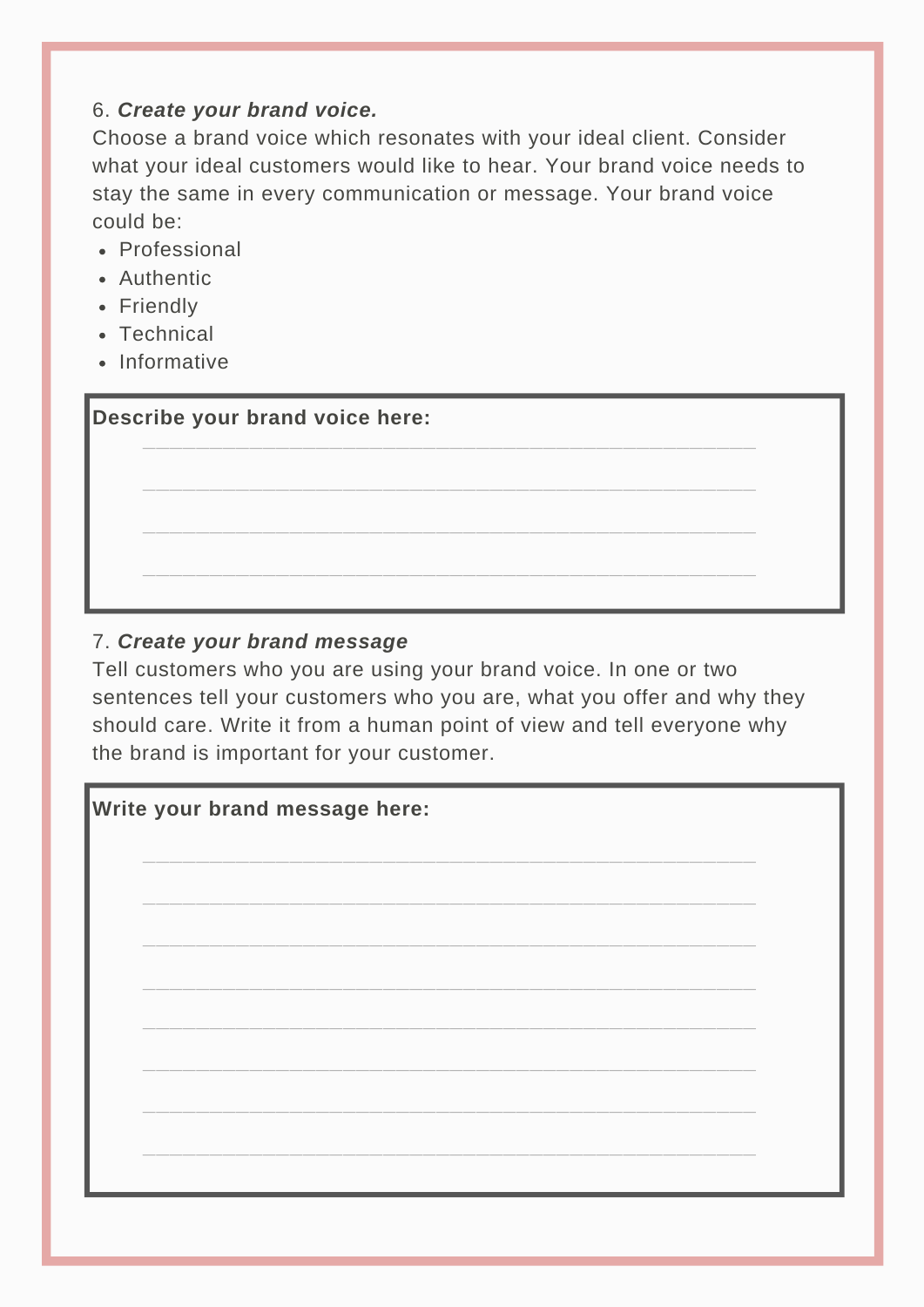# 8. Create your brand personality

Is your brand personable, friendly or corporate and a professional? Is your brand spontaneous or careful thinking? Is it modern or classic? Cutting edge or established? Fun or serious? Once you have defined the brand personality, use it in all communications. You could use a conversational manner and 'I' or you could just share personal stories.

| Describe your brand personality here, and list how you can show it. |  |  |
|---------------------------------------------------------------------|--|--|
|                                                                     |  |  |
|                                                                     |  |  |
|                                                                     |  |  |
|                                                                     |  |  |
|                                                                     |  |  |
|                                                                     |  |  |
|                                                                     |  |  |
|                                                                     |  |  |
|                                                                     |  |  |
|                                                                     |  |  |
|                                                                     |  |  |
|                                                                     |  |  |
|                                                                     |  |  |
|                                                                     |  |  |
|                                                                     |  |  |
|                                                                     |  |  |
|                                                                     |  |  |
|                                                                     |  |  |
|                                                                     |  |  |
|                                                                     |  |  |
|                                                                     |  |  |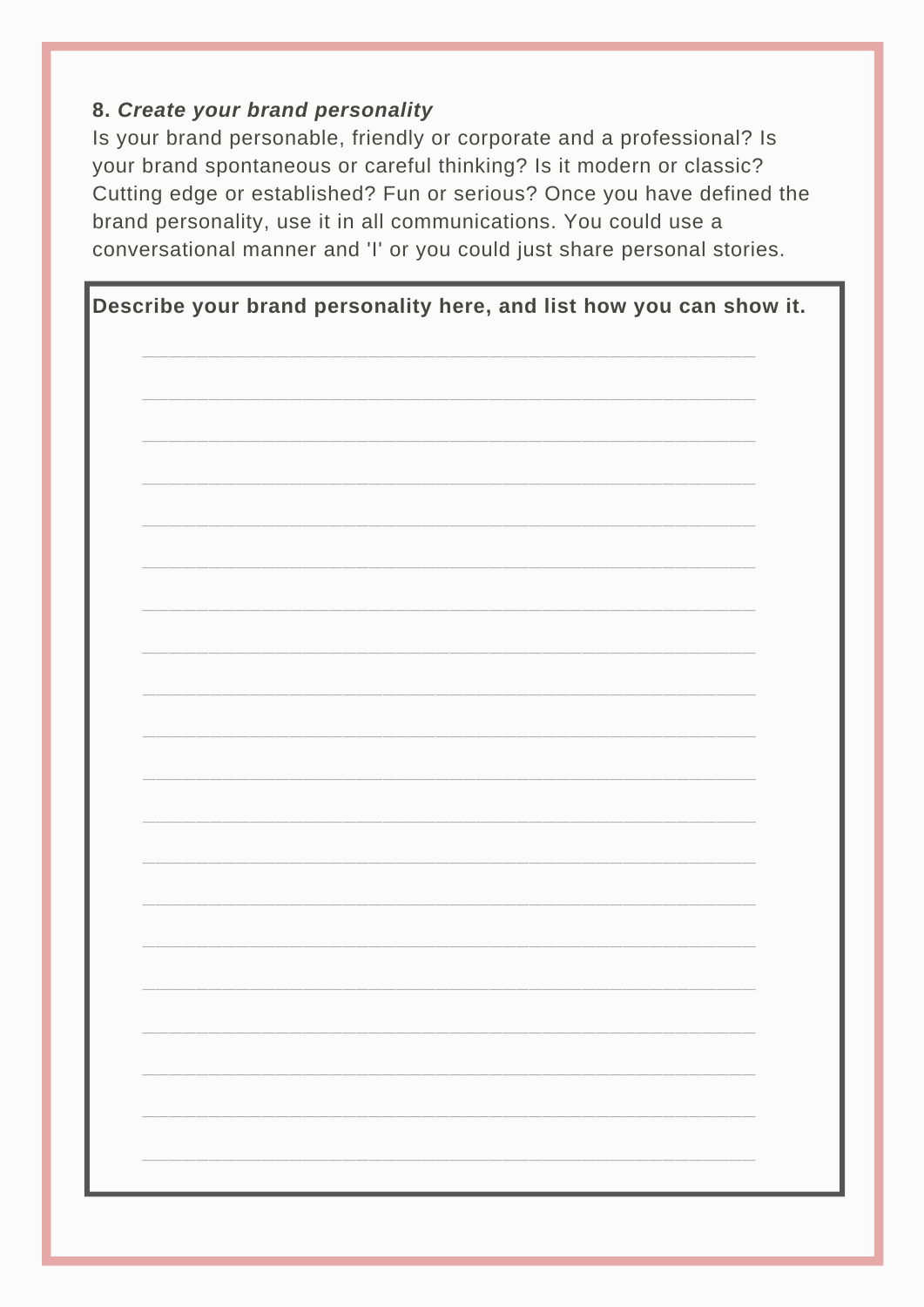Now that we have created and defined your brand you need to use it in everything you do and everywhere. From your communications to customers and marketing messages. Make sure you stay true to your brand in everything you do and everything you say.

# **3.2 Product Lifecycle**

Now we have figured out how to make our products or services stand our, we need to check that we have the right products or services to bring in the most revenue.

Do you remember CD's or videos? These products came into existence, they then became really popular and eventually sales began to fall.

As business owners we want to ensure sales of our product or service continue for as long as possible, to enable us to benefit the most people and get the most sales.

One way we can ensure this is by understanding the product lifecycle.

The product lifecycle looks at the stages products and services go through, from when they are first launched to when sales fall.

The concept demonstrates that sales of most products or services will eventually fall, and nothing lasts forever.

# **Importance of the Product Lifecycle**

Being aware of the Product Lifecycle means you can identify when you need to introduce new products. You can also:

- Save time and money in investing in outdated products as nothing lasts forever
- Identify when you need to try and extend the lifecycle
- Identify when to stop investing in products

# **How to use the Product Lifecycle**

You can use the product lifecycle by identifying which stage each of your products or services is in, and then take action to maximise the lifecycle of each product or service, or decide to invest in new products or services.

The product lifecycle shows products or services go through four stages: Introduction, Growth, Maturity and Decline.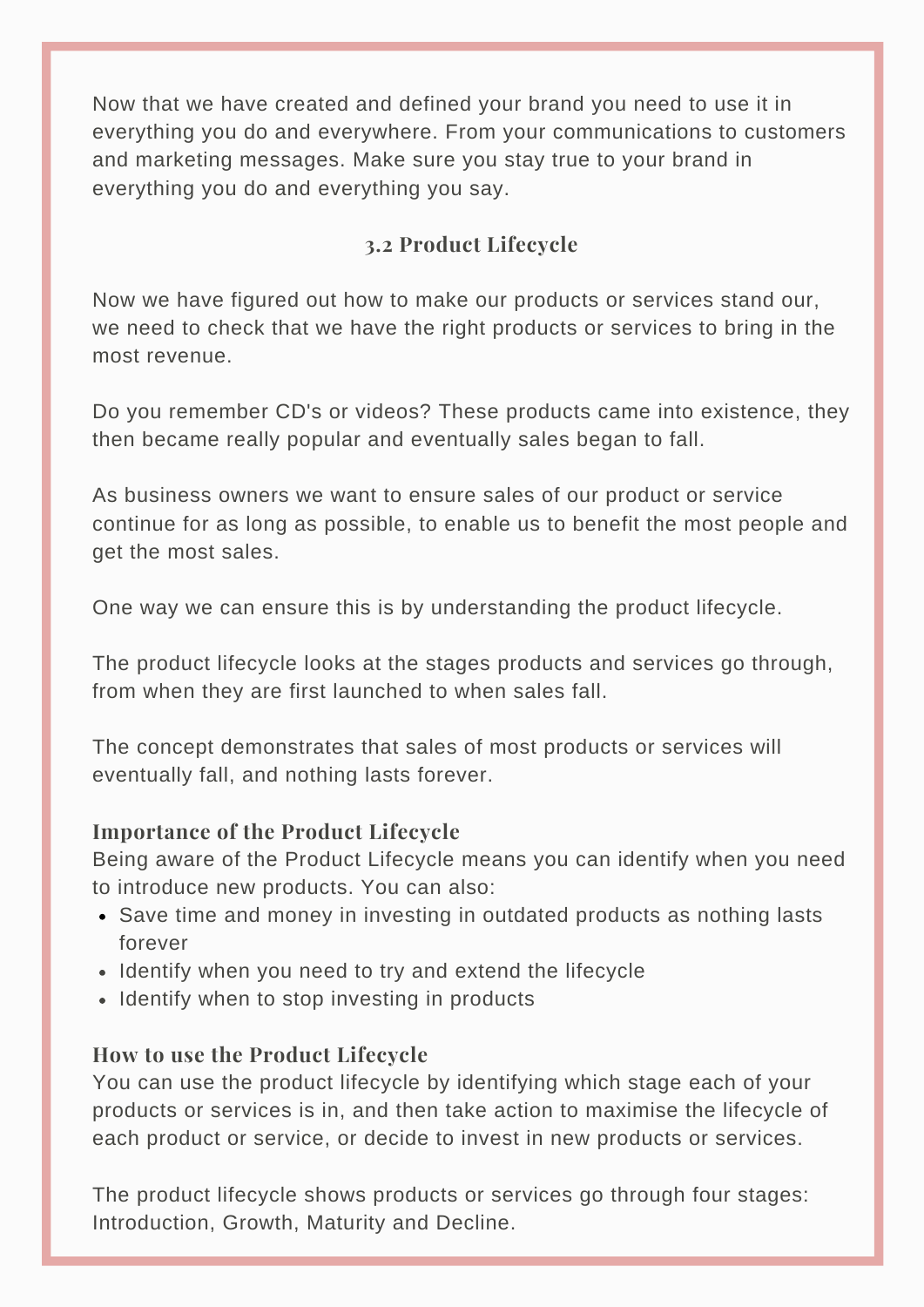# 1. *Introduction Stage*

This is when a product is first introduced. At this point sales are low and losses are normally high. Products or services may be terminated at this stage if this phase lasts to long.

During this phase you may wish to:

- Advertise heavily
- Price your product or service as high or low as possible

# 2. *Growth Stage*

This period is when the product or service is accepted and purchased by customers.

Sales and profits grow fast at the beginning, and then profits may slow at the end of the stage. Competitors may be entering the market at this stage. At this point you may wish to:

- Sell in more places
- Continue to educate customers
- Promote your product or service
- Make improvements to the product or service

# 3. *Maturity Stage*

During this stage sales peak and flatten, and profits may begin to decline. You will find there are lots of alternatives available at this time, and sales may be price driven.

At this point you may wish to invest in researching new products or extend the product lifecycle using the methods below:

- Advertising- getting new customers or reminding current customers
- Price reductions- making the product more attractive to customers
- Adding value through new features
- Exploring new markets- sell to new areas or different markets
- Changing the packaging to make it more attractive

# 4. *Decline Stage*

At this point sales will drop as consumer tastes or needs may have changed. The market is now either saturated and/or overrun by competitors.

At this point you may wish to remove your product or service from the market.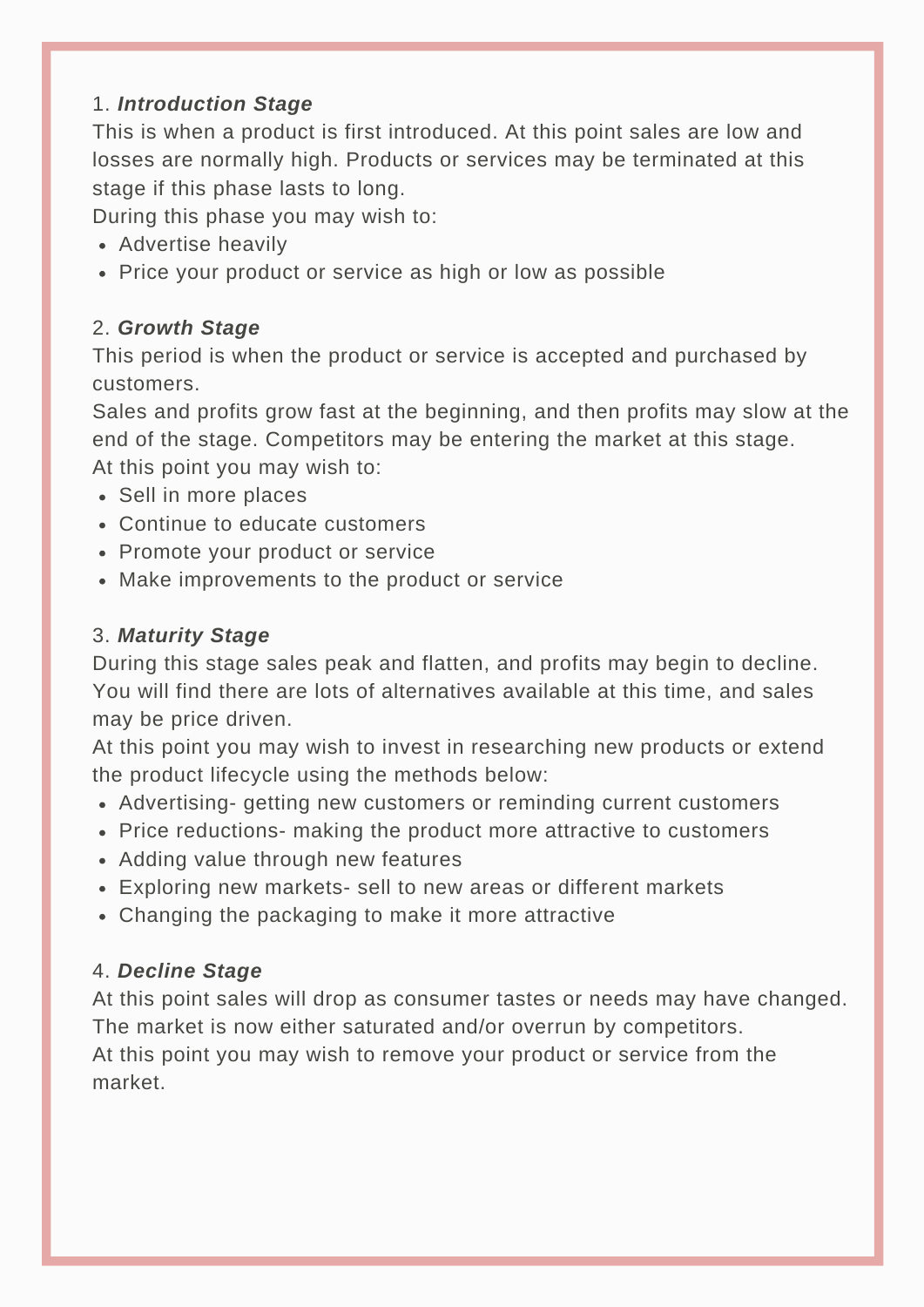# *Caution!*

There are some concerns using the product lifecycle as the cycle is unpredictable, some products are fads and other factors will influence sales such as outside influencers. However the concept is worthwhile considering as it can assist planning and marketing activities.

# **Product Lifecycle Diagram**

Please find below an illustration of each stage in the product lifecyle.



Image courtesy of Malakooti, B. (2013). Operations and Production Systems with Multiple Objectives. John Wiley & amp; Sons. [CC BY-SA 4.0 (https://creativecommons.org/licenses/by-sa/4.0)] Available from https://commons.wikimedia.org/wiki/File:Product\_life-cycle\_curve.jpg https://upload.wikimedia.org/wikipedia/commons/d/d5/Product\_life-cycle\_curve.jpg

**Using the next page, pick nine of your products and consider where they are in the product lifecycle, and what actions you need to take to increase sales or extend the lifecycle.**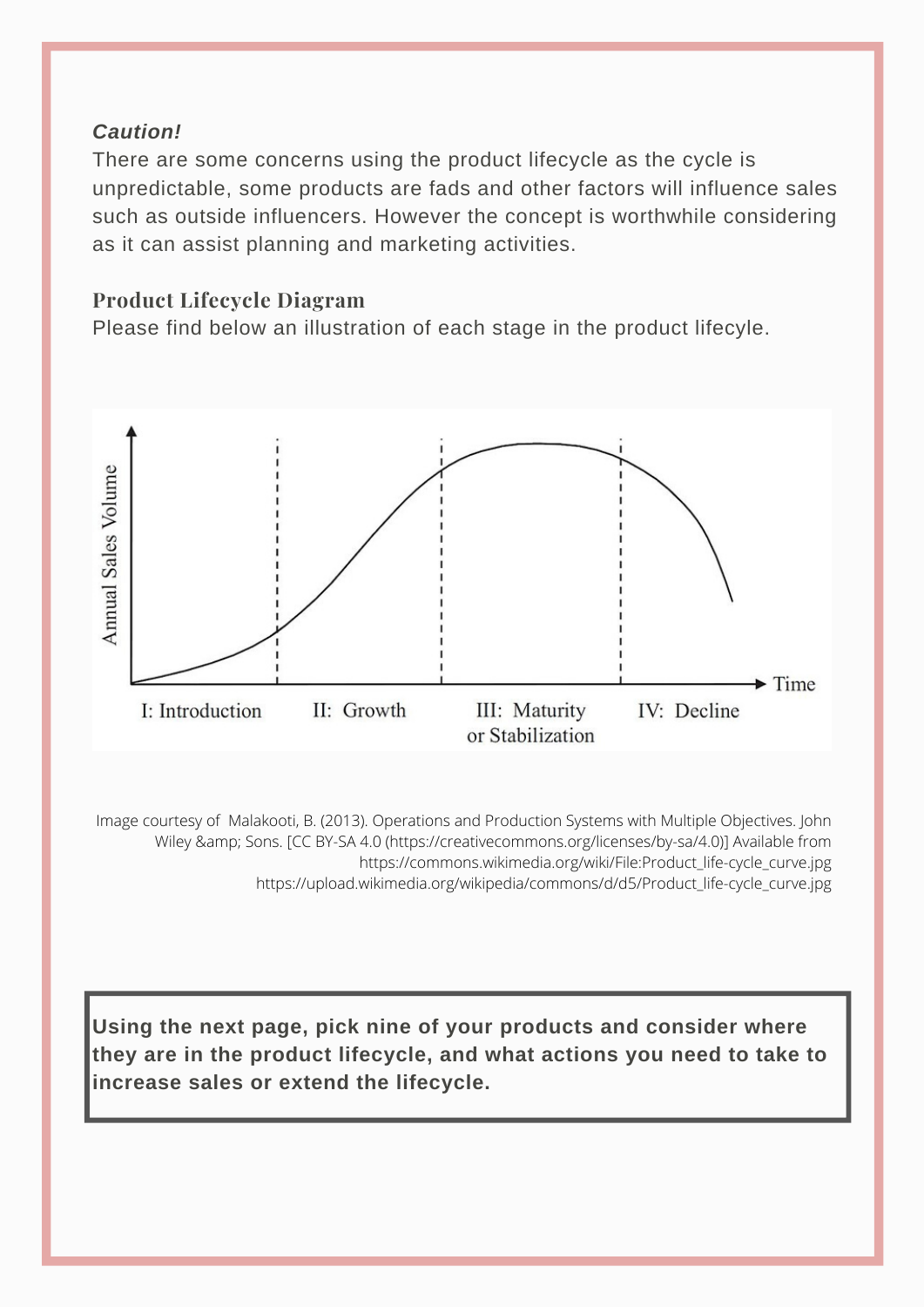| Product | Lifecyle Stage | Actions to take |
|---------|----------------|-----------------|
|         |                |                 |
|         |                |                 |
|         |                |                 |
|         |                |                 |
|         |                |                 |
|         |                |                 |
|         |                |                 |
|         |                |                 |
|         |                |                 |
|         |                |                 |
|         |                |                 |
|         |                |                 |
|         |                |                 |
|         |                |                 |
|         |                |                 |
|         |                |                 |
|         |                |                 |
|         |                |                 |
|         |                |                 |
|         |                |                 |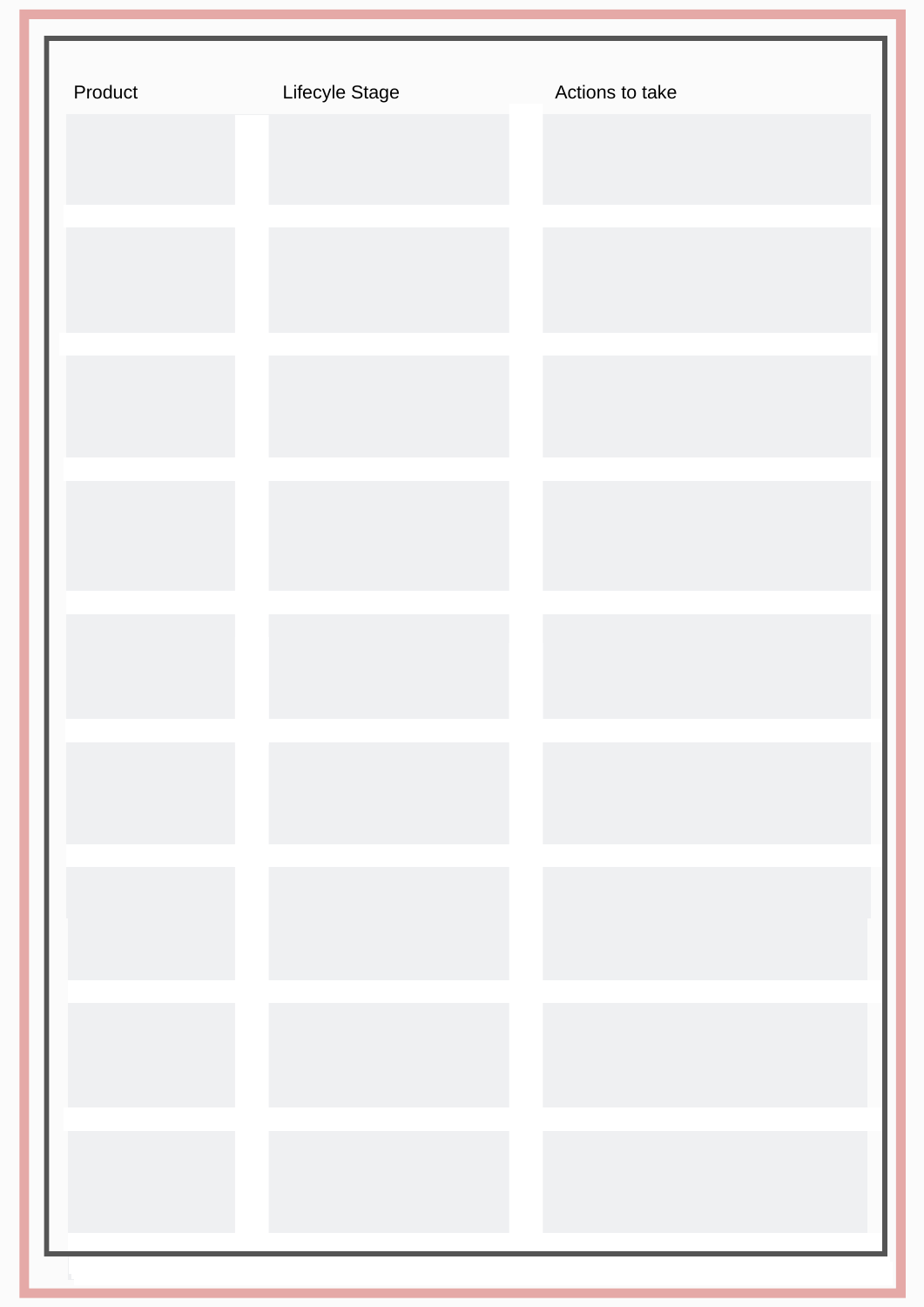# **3.3 BCG Matrix/ Product Portfolio**

Even if you have one main product or service you are more than likely to have a number of products or services available in your business. As time passes and consumers needs change you will notice some products are worth keeping, whereas others may be worth changing.

Your product or service portfolio is everything you offer for sale to a customer. One tool which can assist is the Boston Consulting Groups Product Portfolio Planning Mix (The BCG).

The BCG categorises products or services in one of four categories according to the market share and market growth, as shown in the diagram below. However for small businesses you can consider current value to business in place of market share and growth potential in place of market growth



**Current Value to business/ Market Share**

# **Importance of the BCG**

You can use the BCG to show you the product's or services which are worthwhile investing in. You can also use the BCG to

- Identify which products are worth the most to your business- cash cows
- Identify which products are draining your resources- Dogs and Problem Childs

The BCG can also be used to assess your social media marketing or general marketing strategy.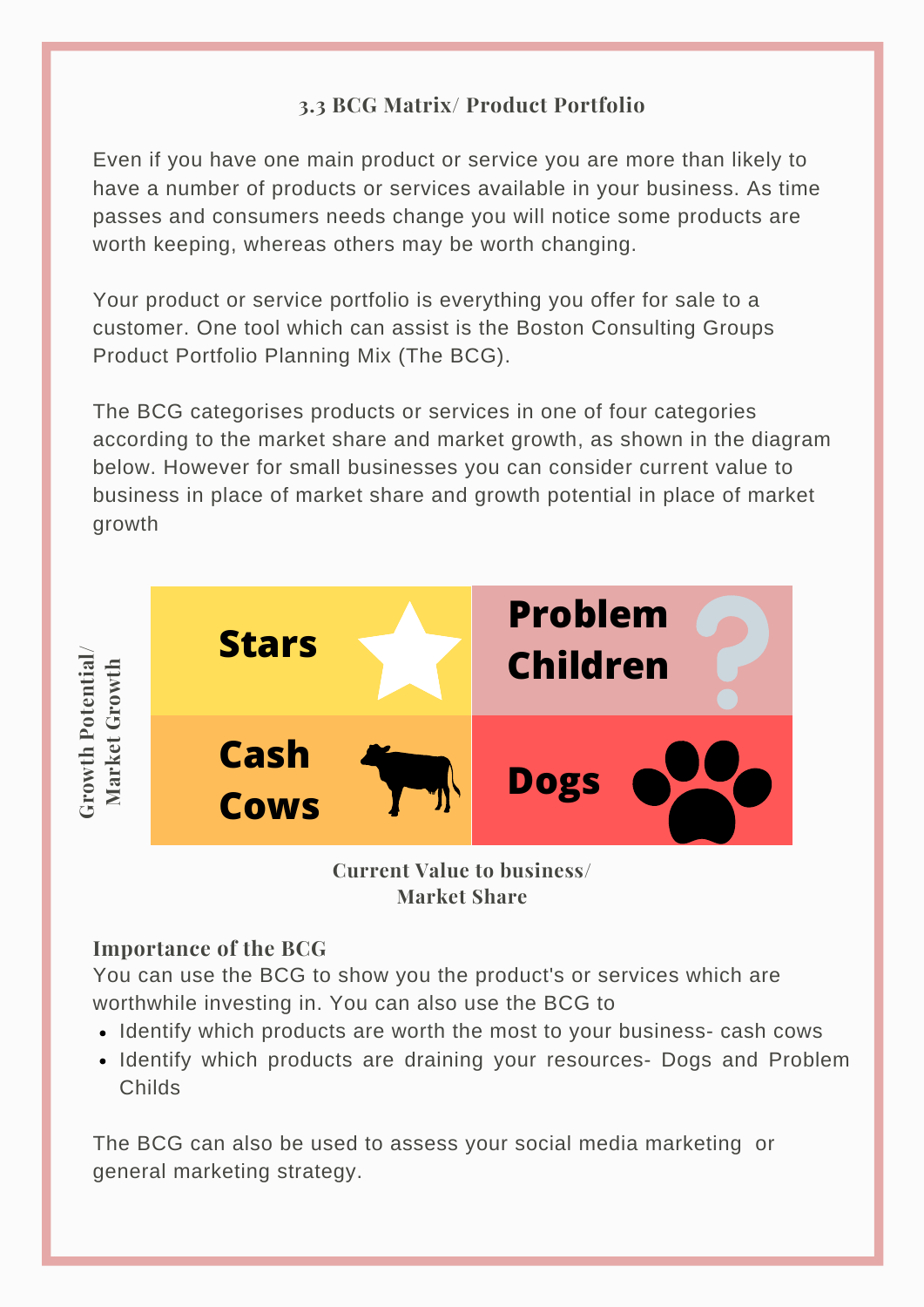Depending on the current value to business and growth potential a product can be a Star, Cash Cow, Problem Child or Dog. Let's look at each of these categories now.

#### *Star*

These products or services have a high value to the business and high growth potential. They are successful products or services and they look good for the future. However they can be expensive to maintain. The aim is to turn these products or services into cash cows, so continue to promote and continue grow.

For Star products or services

- Continue to promote and see the response
- Continually evaluate sales and customer feedback

#### *Cash Cows*

These are products or services with high current value to the business but are lower in terms of potential growth. They bring in lots of cash and should be defended to keep sales high. The aim is to keep using these products for as much as possible, without investing too much in them.

For products in this category

- Continue to advertise
- Offer promotions
- Offer loyalty or referral schemes

#### *Problem Children*

These products or services bring in little cash but show good potential for the future. The problem with products or services in this category is that you must decide which to invest in and which you should not invest in. You can identify which to invest in by conducting customer research and looking ahead at future trends.

#### *Dogs*

These products or services bring in little cash, and have no potential. These products need to be removed from your portfolio quickly.

Once again, please use the BCG with caution as not everything follows normal trends. The overall aim is to turn everything into Cash Cows to bring in the most profits and sales for your business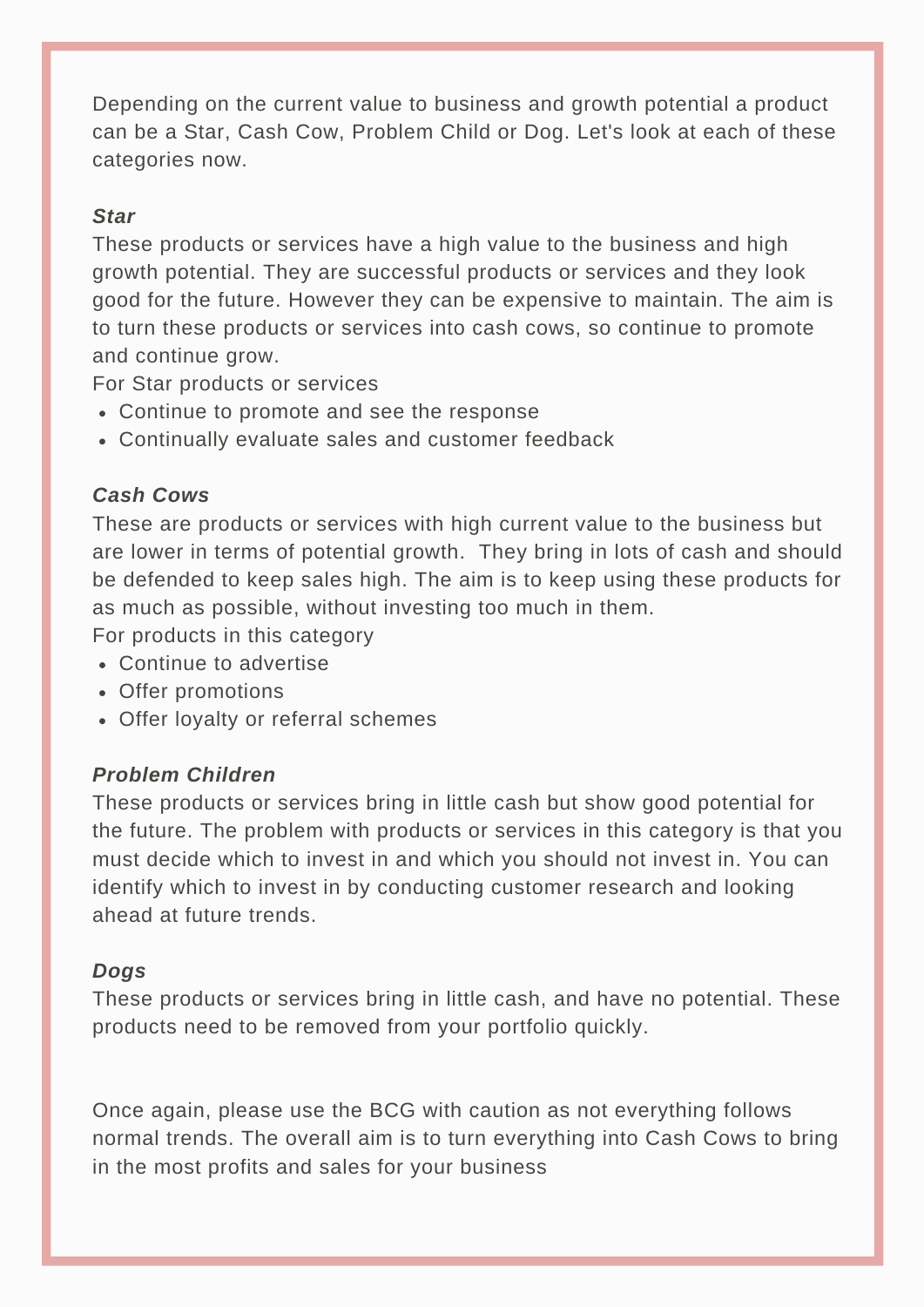**On the below diagram plot each of your products or services, and identify which products or services are: Stars Cash Cows Problem Children Dogs**

**wth P ote ntial/ Market G rowth**

**Gr o**

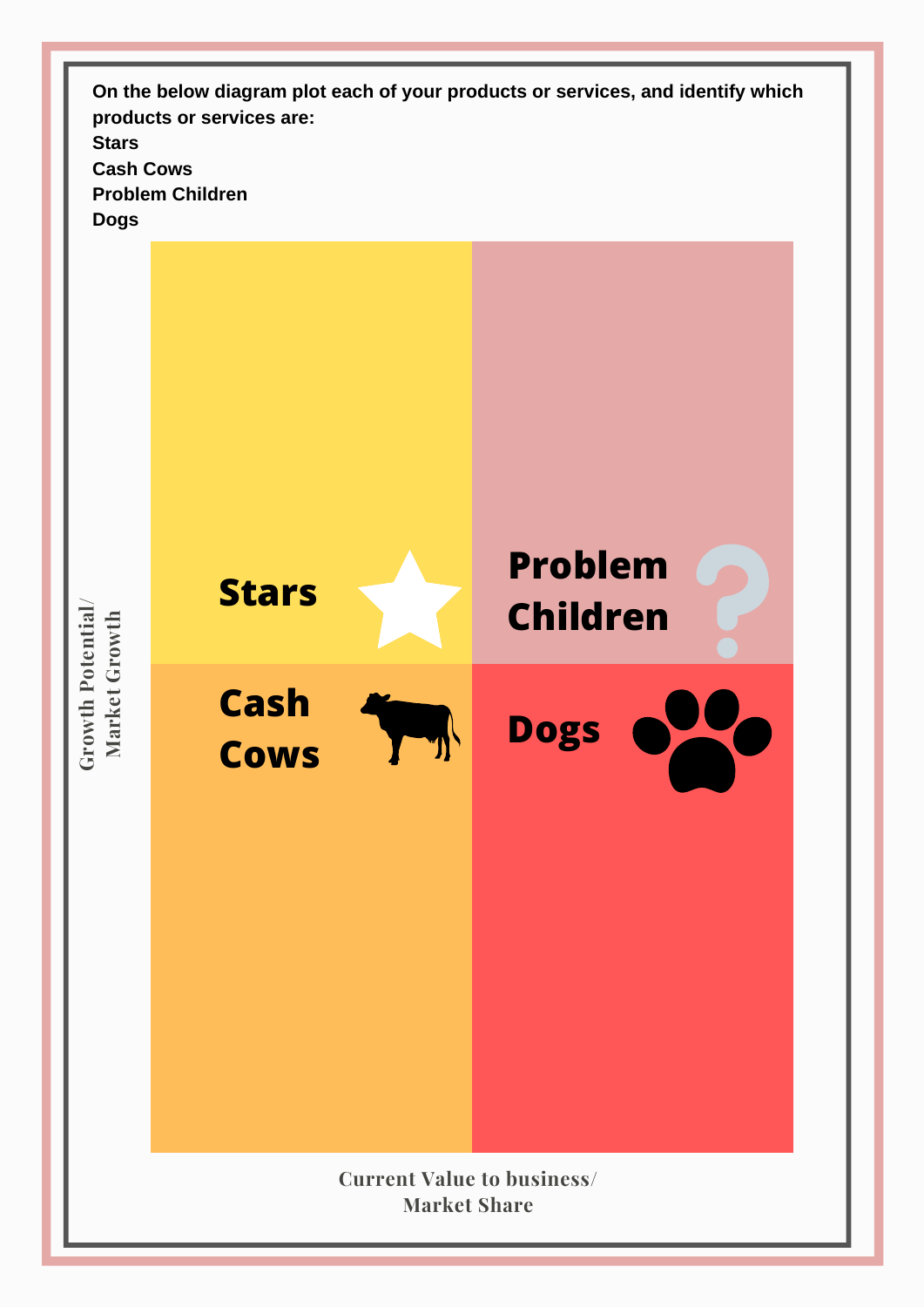| Based on where your they are on the matrix, identify the next steps to take<br>with eight products or services. |                     |                 |  |
|-----------------------------------------------------------------------------------------------------------------|---------------------|-----------------|--|
| Product                                                                                                         | <b>BCG Category</b> | Actions to take |  |
|                                                                                                                 |                     |                 |  |
|                                                                                                                 |                     |                 |  |
|                                                                                                                 |                     |                 |  |
|                                                                                                                 |                     |                 |  |
|                                                                                                                 |                     |                 |  |
|                                                                                                                 |                     |                 |  |
|                                                                                                                 |                     |                 |  |
|                                                                                                                 |                     |                 |  |
|                                                                                                                 |                     |                 |  |
|                                                                                                                 |                     |                 |  |
|                                                                                                                 |                     |                 |  |
|                                                                                                                 |                     |                 |  |
|                                                                                                                 |                     |                 |  |
|                                                                                                                 |                     |                 |  |
|                                                                                                                 |                     |                 |  |